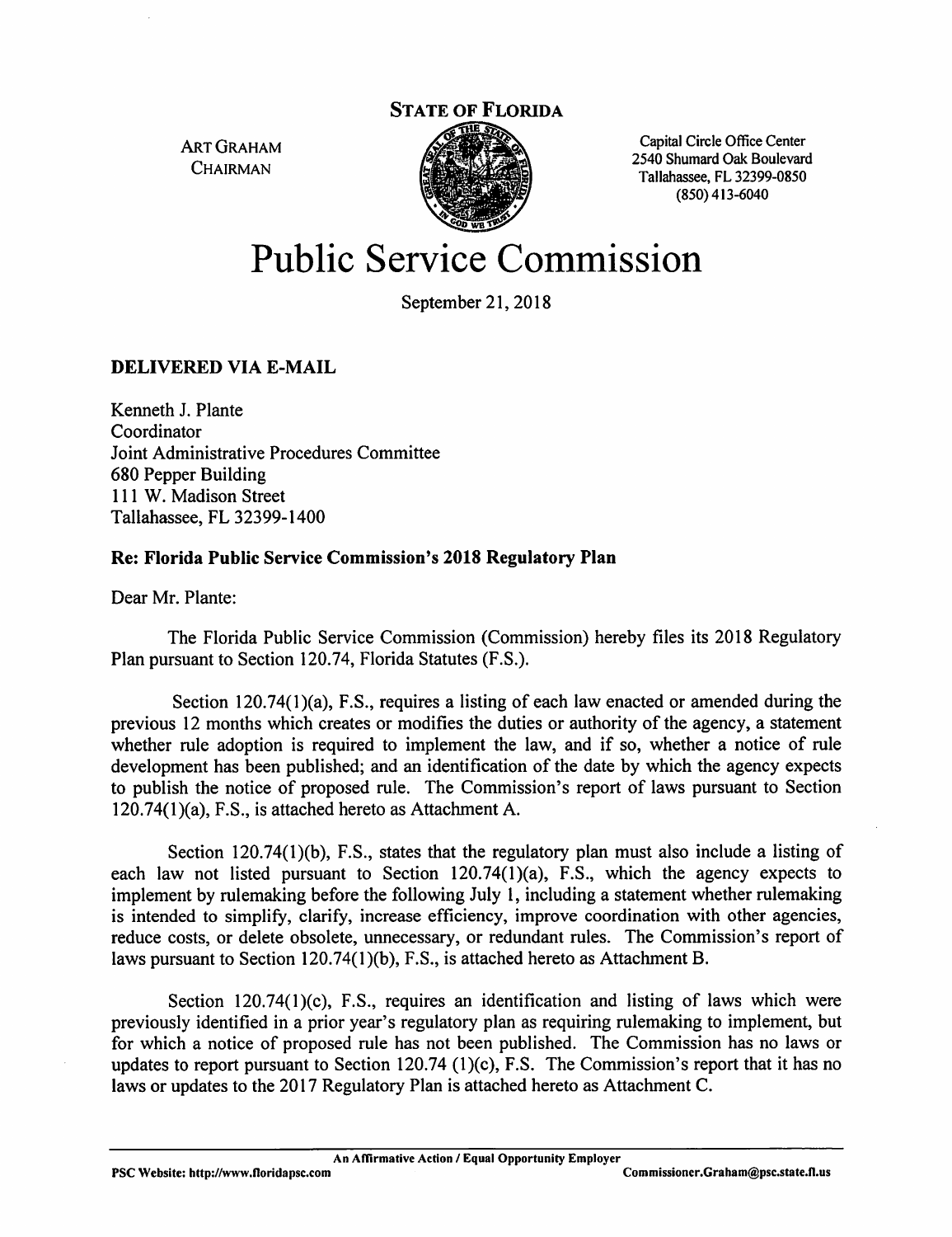Mr. Kenneth J. Plante September 21, 2018 Page 2

Section 120.74 (1)(d), F.S., requires the Commission to submit a certification regarding the regulatory plan. Pursuant to Section 120.74(l)(d), F.S., we hereby verify that we have reviewed the attached regulatory plan and that the Commission regularly reviews all of its rules. The Commission's rules were most recently reviewed for the period July 2, 2015, through July 1, 2017, to determine if the rules remain consistent with the Commission's rulemaking authority and the laws implemented.

ar

ART GRAHAM Chairman Florida Public Service Commission 2540 Shumard Oak Boulevard Tallahassee, Florida 32399 (850)413-6770

KEITH HETRICK' General Counsel Florida Public Service Commission 2540 Shumard Oak Boulevard Tallahassee, Florida 32399 (850)413-6770

Enclosures

PHP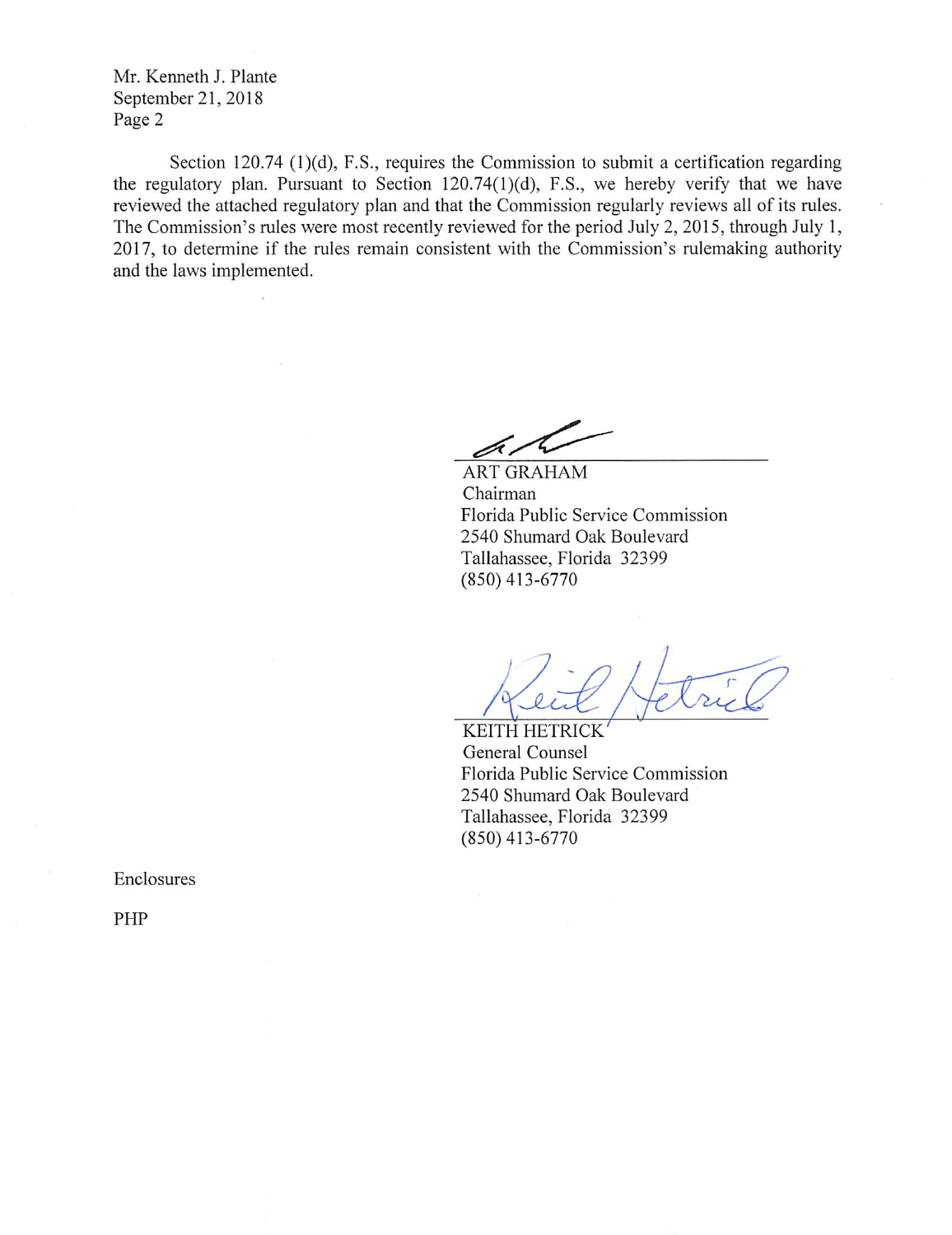### LAWS CREATING OR MODIFYING DUTIES OR AUTHORITY- SECTION 120.74(l)(a), F.S.

| Laws                                    | Rulemaking     |           |                      |                                                        |
|-----------------------------------------|----------------|-----------|----------------------|--------------------------------------------------------|
|                                         |                | Notice of | <b>Expected Date</b> | Reason Why Rulemaking Is Not Necessary                 |
|                                         | Necessary      | Rule      | of Notice of         |                                                        |
|                                         |                | Develop-  | Proposed Rule        |                                                        |
|                                         |                | ment      |                      |                                                        |
|                                         |                | Published |                      |                                                        |
| Section 364.386, F.S., Reports to       | N <sub>o</sub> | N/A       | N/A                  | Statutory change merely clarifies the date a report is |
| Legislature                             |                |           |                      | due to the Legislature.                                |
| Section 366.92, F.S., Florida Renewable | N <sub>o</sub> | N/A       | N/A                  |                                                        |
| <b>Energy Policy</b>                    |                |           |                      | Statutory change merely deletes an obsolete date       |
|                                         |                |           |                      | (year only) for annual reporting by MUNIs and          |
|                                         |                |           |                      | COOP <sub>s.</sub>                                     |
| Section 403.511, F.S., Effect of        | <b>No</b>      | N/A       | N/A                  | Statute is specific as to the Commission's             |
| Certification                           |                |           |                      |                                                        |
|                                         |                |           |                      | jurisdiction.                                          |
| Section 403.531, F.S., Effect of        | No             | N/A       | N/A                  | Statute is specific as to the Commission's             |
| Certification                           |                |           |                      | jurisdiction.                                          |
|                                         |                |           |                      |                                                        |

 $\mathbf{1}$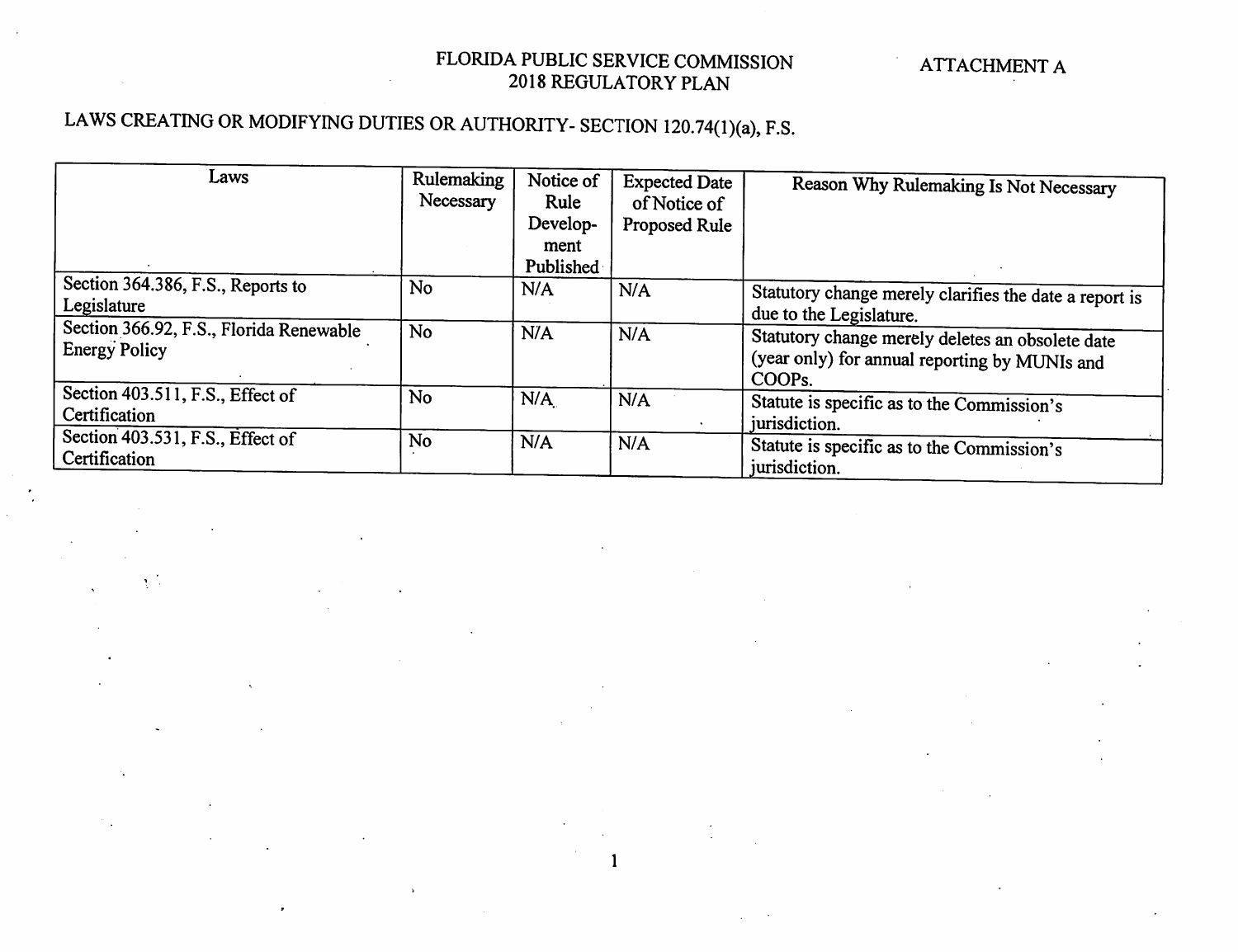#### REGULATORY PLAN

 $\langle \cdot \rangle$ 

 $\mathcal{L}_{\mathrm{eff}}$ 

 $\bar{z}$ 

### LAWS NOT CREATING OR MODIFYING DUTIES OR AUTHORITY- SECTION I20.74(I)(b), F.S.

| Laws                   | Intent of Rulemaking                                                                                                                                                                                                                                                                                                                                  |
|------------------------|-------------------------------------------------------------------------------------------------------------------------------------------------------------------------------------------------------------------------------------------------------------------------------------------------------------------------------------------------------|
| Section 288.035, F.S.  | To consider whether Rule 25-6.0426, F.A.C., Recovery of Economic Development Expenses, should be amended<br>to increase the cap on recoverable economic development expenses.                                                                                                                                                                         |
| Section 350.115, F.S.  | To repeal Rule 25-4.520, F.A.C., Reporting Requirements, as obsolete and no longer necessary because Rule 25-<br>22.108, F.A.C., Change of Regulated Utility Contact Information, will be created.                                                                                                                                                    |
|                        | To consider whether Rule 25-6.0142, F.A.C., Uniform Retirement Units for Electric Utilities, "The List of<br>Retirement Units (Electric Plant) as of January 1, 2000," is sufficiently up to date and whether it needs to be<br>accessible through the F.A.C. website as it is for retirement units for gas utilities in Rule 25-7.0461(2)(i), F.A.C. |
| Section 350.117, F.S.  | To repeal Rule 25-4.520, F.A.C., Reporting Requirements, as obsolete and no longer necessary because Rule 25-<br>22.108, F.A.C., Change of Regulated Utility Contact Information, will be created.                                                                                                                                                    |
| Section 364.016, F.S.  | To repeal Rule 25-4.0051, F.A.C., Current Certificate Holder Information, as it is no longer necessary because a<br>new rule will apply to all regulated utilities.                                                                                                                                                                                   |
| Section 364.10, F.S.   | To amend Rule 25-4.0665, F.A.C., Lifeline Service, to conform to federal standards.                                                                                                                                                                                                                                                                   |
| Section 364.105, F.S.  | To amend Rule 25-4.0665, F.A.C., Lifeline Service, to conform to federal standards.                                                                                                                                                                                                                                                                   |
| Section 364.183, F.S.  | To repeal Rule 25-4.0051, F.A.C., Current Certificate Holder Information, as it is no longer necessary because a<br>new rule will apply to all regulated utilities.                                                                                                                                                                                   |
|                        | To amend Rule 25-4.0665, F.A.C., Lifeline Service, to conform to federal standards.                                                                                                                                                                                                                                                                   |
| Section. 364.336, F.S. | To repeal Rule 25-4.0051, F.A.C., Current Certificate Holder Information, as no longer necessary because a new<br>rule will apply to all regulated utilities.                                                                                                                                                                                         |

 $\Delta$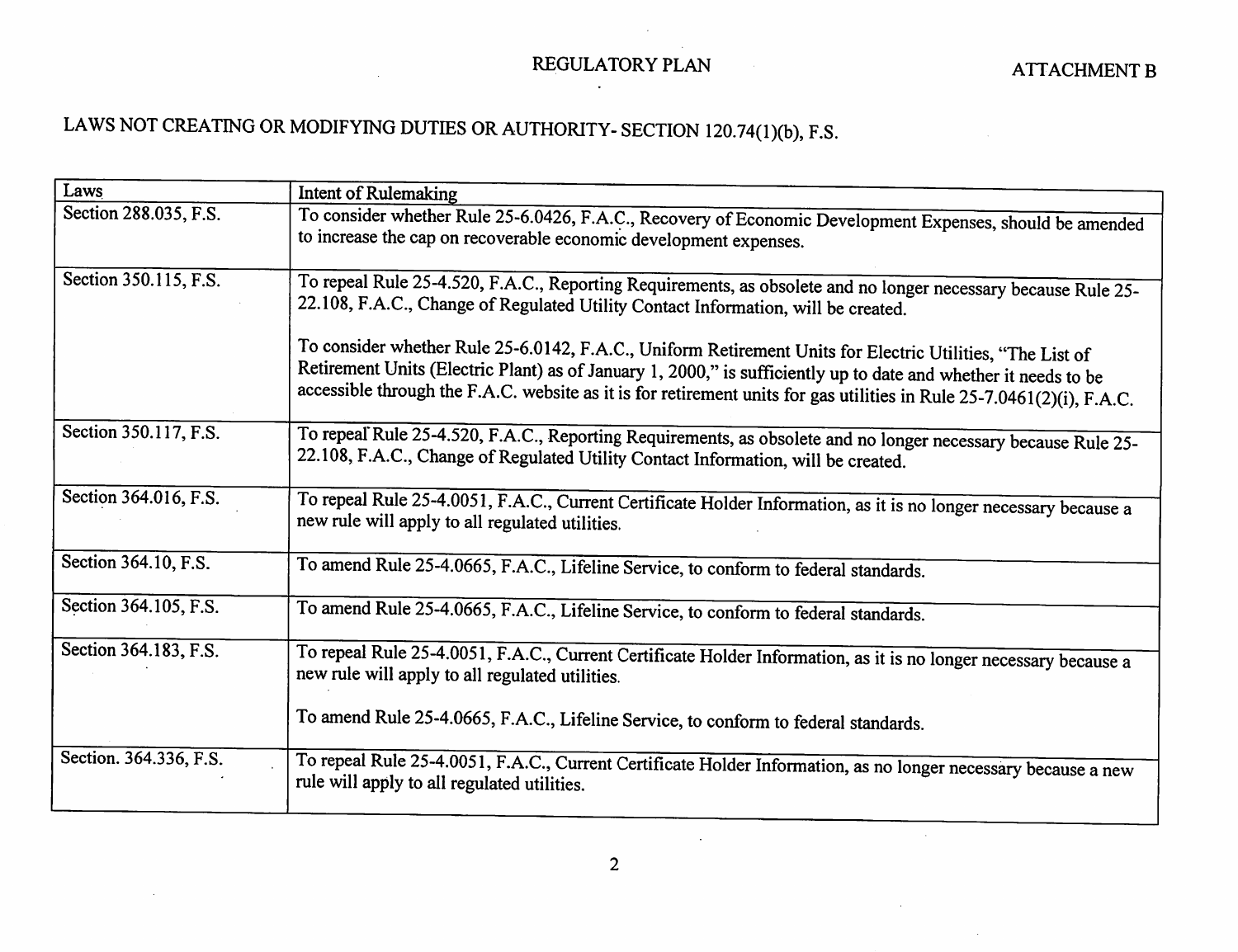### LAWS NOT CREATING OR MODIFYING DUTIES OR AUTHORITY- SECTION 120.74(1)(b), F.S.

 $\sim$ 

| Laws                    | <b>Intent of Rulemaking</b>                                                                                                                                                                                                                                                                                                                          |
|-------------------------|------------------------------------------------------------------------------------------------------------------------------------------------------------------------------------------------------------------------------------------------------------------------------------------------------------------------------------------------------|
| Section. 364.3375, F.S. |                                                                                                                                                                                                                                                                                                                                                      |
|                         | To repeal Rule 25-4.0051, F.A.C., Current Certificate Holder Information, as no longer necessary because a new<br>rule will apply to all regulated utilities.                                                                                                                                                                                        |
|                         | To repeal Rule 25-4.520, F.A.C., Reporting Requirements, as obsolete and no longer necessary because Rule 25-<br>22.108, F.A.C., Change of Regulated Utility Contact Information, will be created.                                                                                                                                                   |
|                         |                                                                                                                                                                                                                                                                                                                                                      |
| Section 366.03, F.S.    | To amend Rule 25-6.020, F.A.C., Record of Applications of Service, Rule 25-6.033, F.A.C., Tariffs, and Rule 25-<br>6.038, F.A.C., Change in Character of Service, to update the rules.                                                                                                                                                               |
|                         | To amend Rule 25-6.037, F.A.C., Extent of System Which Utility Shall Operate and Maintain, to update the rule<br>and clarify standards.                                                                                                                                                                                                              |
| Section 366.04, F.S.    |                                                                                                                                                                                                                                                                                                                                                      |
|                         | To amend Rule 25-17.015, F.A.C., Energy Conservation Cost Recovery, to streamline utility filing requirements.                                                                                                                                                                                                                                       |
|                         | To amend Rule 25-6.0141, F.A.C., Allowance for Funds Used During Construction, to remove outdated language.                                                                                                                                                                                                                                          |
|                         | To amend Rule 25-6.036, F.A.C., Inspection of Plant, Rule 25-6.0440, F.A.C., Territorial Agreements for Electric<br>Utilities, and Rule 25-6.0441, F.A.C., Territorial Disputes for Electric Utilities, to clarify rule standards.                                                                                                                   |
|                         | To amend Rule 25-6.037, F.A.C., Extent of System Which Utility Shall Operate and Maintain, to update the rule<br>and clarify standards.                                                                                                                                                                                                              |
| Section 366.041, F.S.   | To consider whether Rule 25-6.0142, F.A.C., Uniform Retirement Units for Electric Utilities, "The List of<br>Retirement Units(Electric Plant) as of January 1, 2000," is sufficiently up to date and whether it needs to be<br>accessible through the F.A.C. website as it is for retirement units for gas utilities in Rule 25-7.0461(2)(i), F.A.C. |
| Section 366.05 F.S.     | To create Rule 25-22.108, F.A.C., Change of Regulated Utility Contact Information, to specify that all regulated<br>utilities are required to update the utility's contact information with the Commission.                                                                                                                                          |
|                         | To amend Rule 25-6.020, F.A.C., Record of Applications of Service, Rule 25-6.021, F.A.C. Records of                                                                                                                                                                                                                                                  |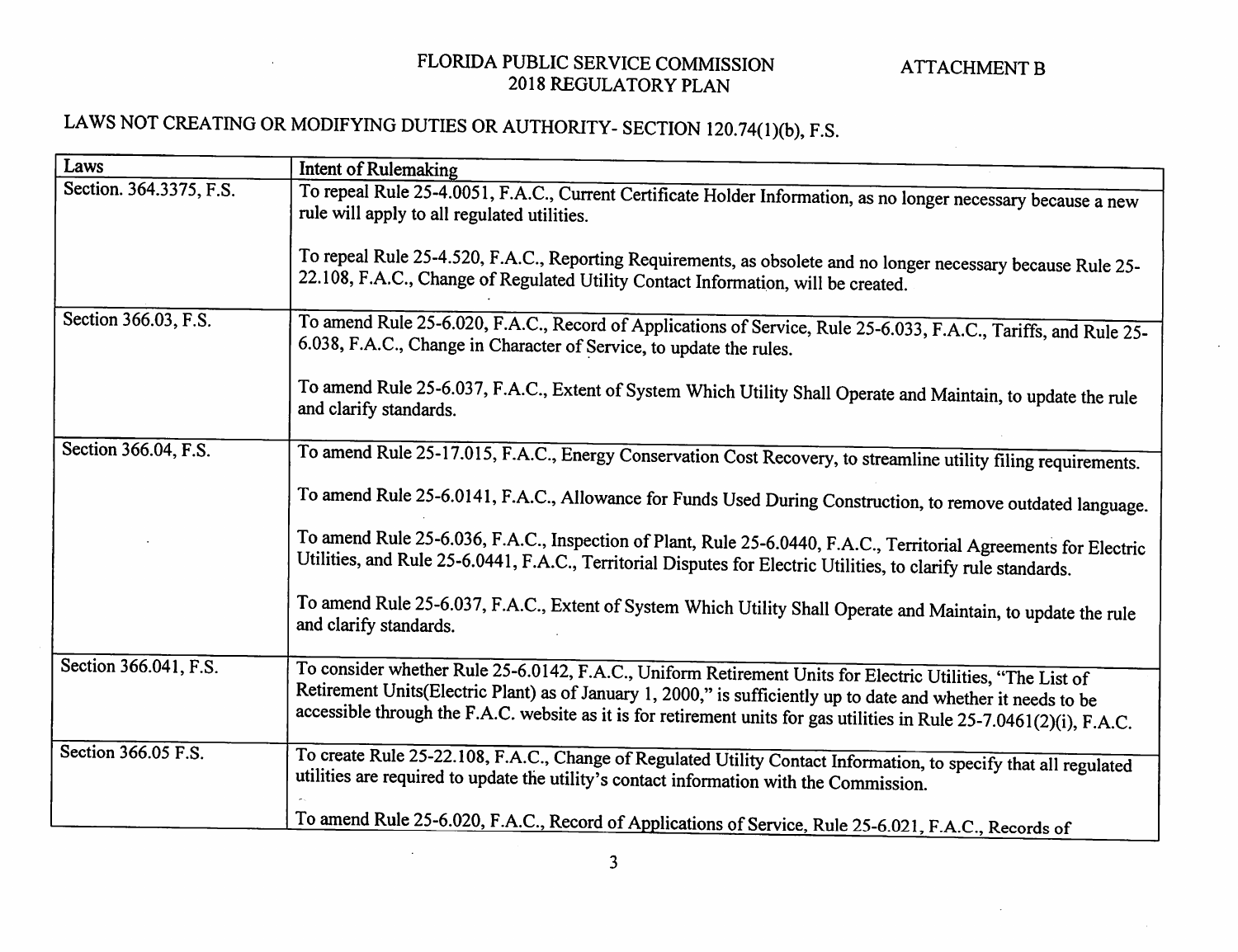## LAWS NOT CREATING OR MODIFYING DUTIES OR AUTHORITY- SECTION 120.74(1)(b), F.S.

 $\cdot$ 

| Laws                        | Intent of Rulemaking                                                                                                                                           |
|-----------------------------|----------------------------------------------------------------------------------------------------------------------------------------------------------------|
| Section 366.05 F.S., con't. |                                                                                                                                                                |
|                             | Complaints, Rule 25-6.039, F.A.C., Safety, and Rule 25-6.040, F.A.C., Grounding of Primary and Secondary<br>Distribution System Circuits, to update the rules. |
|                             | To amend Rule 25-6.036, F.A.C., Inspection of Plant, Rule 25-6.0440, F.A.C., Territorial Agreements for Electric                                               |
|                             | Utilities, and Rule 25-6.0441, F.A.C., Territorial Disputes for Electric Utilities, to clarify rule standards.                                                 |
|                             | To amend Rule 25-6.037, F.A.C., Extent of System Which Utility Shall Operate and Maintain, to update the rule<br>and clarify standards.                        |
| Section 366.055, F.S.       |                                                                                                                                                                |
|                             | To amend Rule 25-6.036, F.A.C., Inspection of Plant, to clarify rule standards.                                                                                |
| Section 366.06, F.S.        |                                                                                                                                                                |
|                             | To consider whether Rule 25-6.0142, F.A.C., Uniform Retirement Units for Electric Utilities, "The List of                                                      |
|                             | Retirement Units(Electric Plant) as of January 1, 2000," is sufficiently up to date and whether it needs to be                                                 |
|                             | accessible through the F.A.C. website as it is for retirement units for gas utilities in Rule 25-7.0461(2)(i), F.A.C.                                          |
|                             | To amend Rule 25-17.015, F.A.C., Energy Conservation Cost Recovery, to streamline utility filing requirements.                                                 |
|                             | To amend Rule 25-6.0141, F.A.C., Allowance for Funds Used During Construction, to remove outdated language.                                                    |
|                             | To amend Rule 25-6.033, F.A.C., Tariffs, to update the rule.                                                                                                   |
| Section 366.08, F.S.        | To amend Rule 25-6.036, F.A.C., Inspection of Plant, to clarify rule standards.                                                                                |
|                             |                                                                                                                                                                |
| Section 366.093, F.S.       | To amend Rule 25-6.0151, F.A.C., Audit Access to Records, to update forms incorporated by reference.                                                           |
| Section 366.82, F.S.        |                                                                                                                                                                |
|                             | To amend Rule 25-17.015, F.A.C., Energy Conservation Cost Recovery, to streamline utility filing requirements.                                                 |
| Section 367.071, F.S.       | To amend Rule 25-30.0371, F.A.C., Acquisition Adjustments, to update rule to address current industry practices.                                               |
|                             |                                                                                                                                                                |
| Section 367.081, F.S.       | To create new Rule 25-30.xxx, F.A.C., Water Transmission Distribution and Wastewater Collection Used and                                                       |
|                             |                                                                                                                                                                |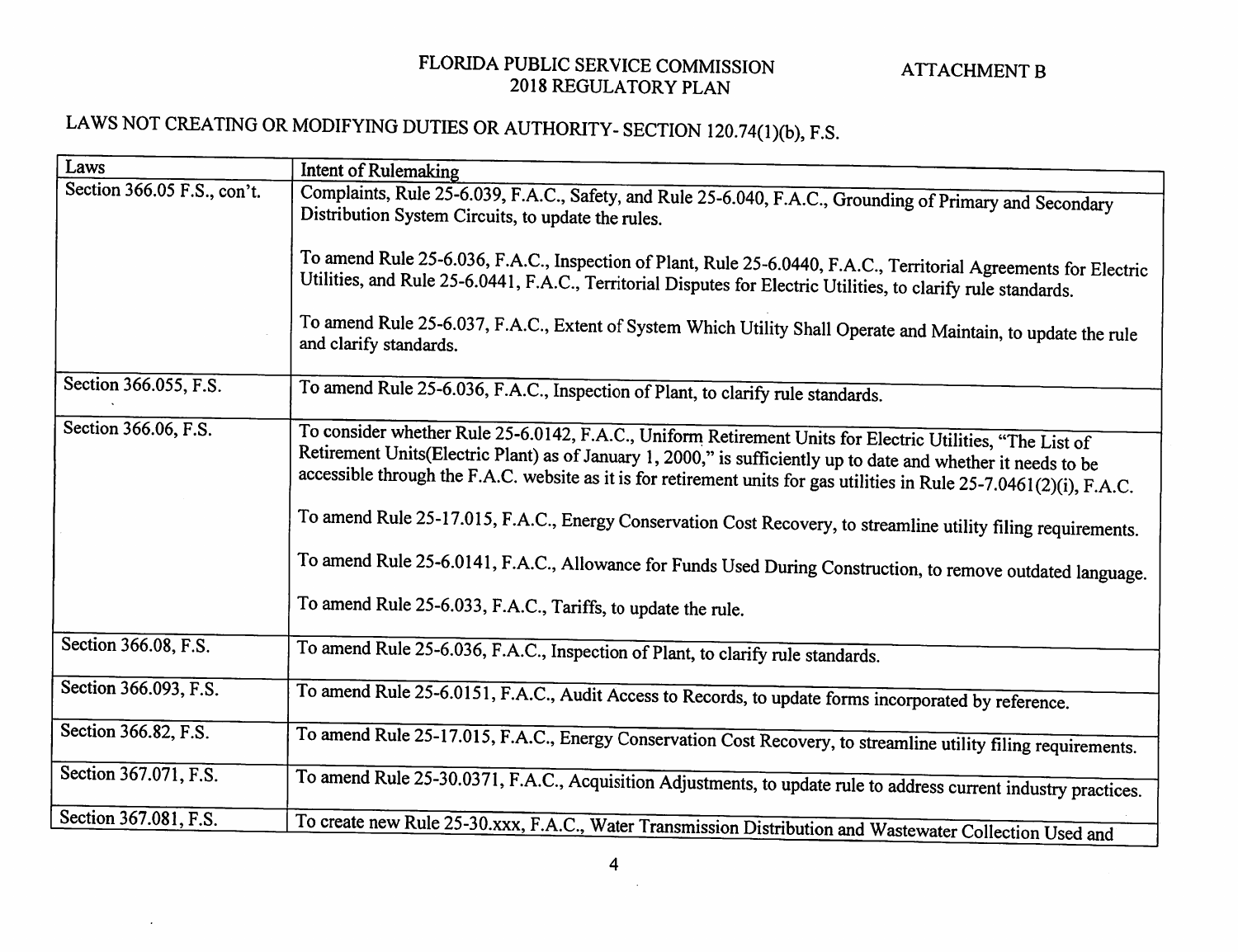## LAWS NOT CREATING OR MODIFYING DUTIES OR AUTHORITY- SECTION 120.74(1)(b), F.S.

| Laws                          | <b>Intent of Rulemaking</b>                                                                                                                                                                                                                                        |
|-------------------------------|--------------------------------------------------------------------------------------------------------------------------------------------------------------------------------------------------------------------------------------------------------------------|
| Section 367.081, F.S., con't. | Useful Considerations, to codify Commission policy on water and wastewater collection used and useful<br>considerations.                                                                                                                                           |
|                               | To amend Rule 25-30.0371, F.A.C., Acquisition Adjustments, to update rule to address current industry practices.                                                                                                                                                   |
|                               | To amend Rule 25-30.420, F.A.C., Establishment of Price Index, to reflect the revision of the form for water<br>utilities to obtain a price index adjustment.                                                                                                      |
| Section 367.0812, F.S.        | To create a new rule, Rule 25-30.xxx, F.A.C., Water Quality Testing In Water Distribution System, to implement<br>water quality testing procedures.                                                                                                                |
| Section 367.0814, F.S.        | To create a new rule, Rule 25-30.4575, F.A.C., Operating Ratio Methodology, to codify the Commission's<br>practice of applying an alternative form of calculating revenue requirement for small water and wastewater<br>utilities.                                 |
| Section 367.091, F.S.         | To amend Rule 25-30.335, F.A.C., Customer Billing, to provide clarity and increased efficiency for implementing<br>certain miscellaneous service charges, as proposed in the revision of Rule 25-30.460, F.A.C., Application for<br>Miscellaneous Service Charges. |
| Section 367.121, F.S.         | To amend Rule 25-30.0371, F.A.C., Acquisition Adjustments, to update rule to address current industry practices.                                                                                                                                                   |
|                               | To review Rule 25-30.110, F.A.C., Records and Reports; Annual Reports, to determine whether amendment is<br>needed to update the rule that was last amended in 1999.                                                                                               |
|                               | To amend Rule 25-30.335, F.A.C., Customer Billing, to provide clarity and increased efficiency for implementing<br>certain miscellaneous service charges, as proposed in the revision of Rule 25-30.460, F.A.C., Application for<br>Miscellaneous Service Charges. |
|                               | To amend Rule 25-30.420, F.A.C., Establishment of Price Index, to reflect the revision of the form for water<br>utilities to obtain a price index adjustment.                                                                                                      |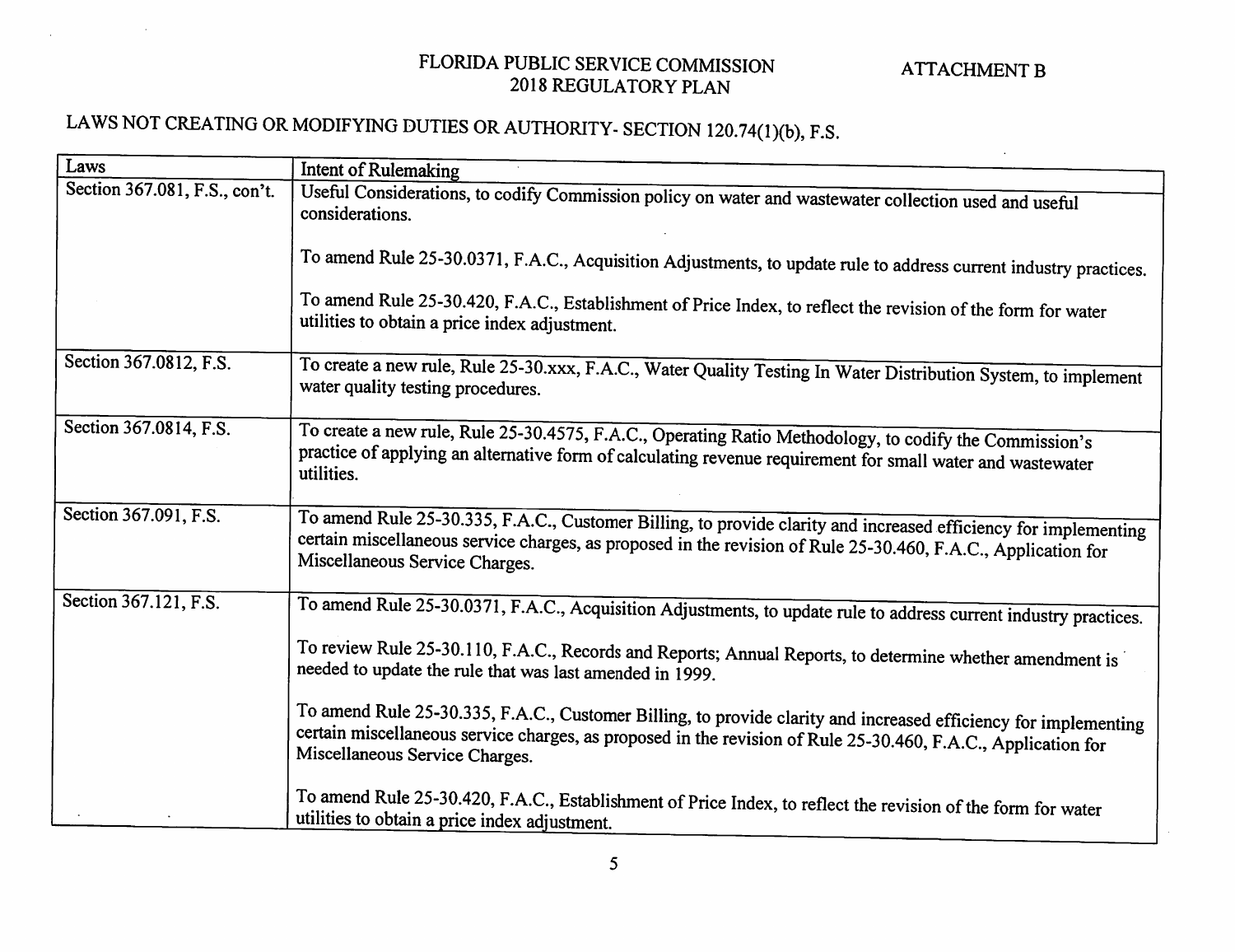### LAWS NOT CREATING OR MODIFYING DUTIES OR AUTHORITY- SECTION 120.74(1)(b), F.S.

| Laws                  | Intent of Rulemaking                                                                                                                                                                                        |
|-----------------------|-------------------------------------------------------------------------------------------------------------------------------------------------------------------------------------------------------------|
| Section 367.156, F.S. | To create Rule 25-22.108, F.A.C., Change of Regulated Utility Contact Information, to specify that all regulated<br>utilities are required to update the utility's contact information with the Commission. |
|                       | To review Rule 25-30.110, F.A.C., Records and Reports; Annual Reports, to determine whether amendment is<br>needed to update the rule that was last amended in 1999.                                        |
| Section 367.161, F.S. | To review Rule 25-30.110, F.A.C., Records and Reports; Annual Reports, to determine whether amendment is<br>needed to update the rule that was last amended in 1999.                                        |
| Section 368.03, F.S.  | To amend Rule 25-12.005, F.A.C., Codes and Standards Adopted, so that it is updated to refer to the current<br>version of the federal gas safety rules.                                                     |
| Section 368.05, F.S.  | To amend Rule 25-12.005, F.A.C., Codes and Standards Adopted, so that it is updated to refer to the current<br>version of the federal gas safety rules.                                                     |
| Section 427.704, F.S. | To repeal Rule 25-4.113, F.A.C., Refusal or Discontinuance of Service by Company, to make it consistent with<br>the Regulatory Reform Act of 2011 as applied to Chapter 364, Florida Statutes.              |